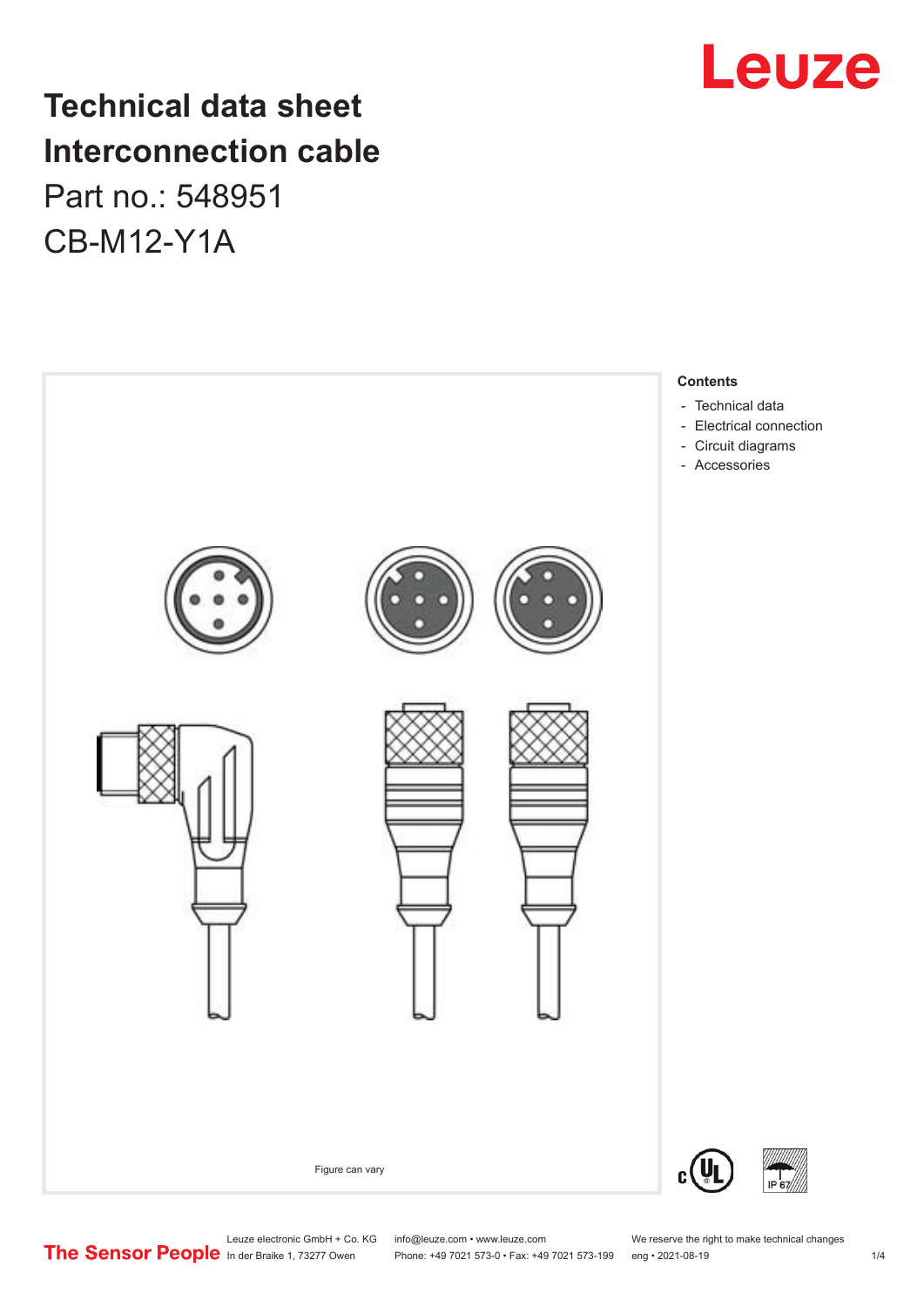# <span id="page-1-0"></span>**Technical data**

# **Leuze**

#### **Connection**

| <b>Connection 1</b>         |                        |  |  |
|-----------------------------|------------------------|--|--|
| <b>Type of connection</b>   | Connector              |  |  |
| <b>Thread size</b>          | M12                    |  |  |
| <b>Type</b>                 | Male                   |  |  |
| Handle body material        | <b>PUR</b>             |  |  |
| Handle body color           | <b>Black</b>           |  |  |
| No. of pins                 | 5-pin                  |  |  |
| Encoding                    | A-coded                |  |  |
| <b>Version</b>              | Angled                 |  |  |
|                             |                        |  |  |
| <b>Connection 2</b>         |                        |  |  |
| <b>Type of connection</b>   | Connector              |  |  |
| <b>Thread size</b>          | M12                    |  |  |
| <b>Type</b>                 | Female                 |  |  |
| Handle body material        | <b>PUR</b>             |  |  |
| Handle body color           | <b>Black</b>           |  |  |
| No. of pins                 | 5-pin                  |  |  |
| Encoding                    | A-coded                |  |  |
| <b>Version</b>              | Axial                  |  |  |
| <b>Connection 3</b>         |                        |  |  |
| <b>Type of connection</b>   | Connector              |  |  |
| <b>Thread size</b>          | M12                    |  |  |
| <b>Type</b>                 | Female                 |  |  |
| Handle body material        | <b>PUR</b>             |  |  |
| No. of pins                 | 5-pin                  |  |  |
| Encoding                    | A-coded                |  |  |
| <b>Version</b>              | Axial                  |  |  |
| Handle body color           | <b>Black</b>           |  |  |
| <b>Bridged</b>              | Pin $1 \le$ > Pin 4    |  |  |
|                             |                        |  |  |
| <b>Cable properties</b>     |                        |  |  |
| <b>Number of conductors</b> | 5 Piece(s)             |  |  |
| Wire cross section          | $0.34$ mm <sup>2</sup> |  |  |
| <b>AWG</b>                  | 22                     |  |  |
| Sheathing color             | <b>Black</b>           |  |  |
| <b>Shielded</b>             | Yes                    |  |  |
| Silicone-free               | Yes                    |  |  |
| Cable design                | Distribution cable     |  |  |
| Cable diameter (external)   | 6 mm                   |  |  |
| <b>Cable length</b>         | 10,750 mm              |  |  |
| Cable length fork 1         | 750 mm                 |  |  |
| Cable length fork 2         | 10,000 mm              |  |  |
| <b>Sheathing material</b>   | <b>PUR</b>             |  |  |
| <b>Wire insulation</b>      |                        |  |  |
|                             | PP                     |  |  |

| <b>Mechanical data</b>         |                 |  |  |  |
|--------------------------------|-----------------|--|--|--|
| <b>Width across flats</b>      | $13 \text{ mm}$ |  |  |  |
| <b>Environmental data</b>      |                 |  |  |  |
| Ambient temperature, operation | $-2580 °C$      |  |  |  |
| <b>Certifications</b>          |                 |  |  |  |
| Degree of protection           | IP 67           |  |  |  |
| <b>Certifications</b>          | c UL            |  |  |  |
|                                | UL              |  |  |  |
| <b>Classification</b>          |                 |  |  |  |
|                                |                 |  |  |  |
| <b>Customs tariff number</b>   | 85444290        |  |  |  |
| eCl@ss 5.1.4                   | 27279201        |  |  |  |
| eCl@ss 8.0                     | 27279218        |  |  |  |
| eCl@ss 9.0                     | 27060311        |  |  |  |
| eCl@ss 10.0                    | 27060311        |  |  |  |
| eCl@ss 11.0                    | 27060311        |  |  |  |
| <b>ETIM 5.0</b>                | EC001855        |  |  |  |
| <b>ETIM 6.0</b>                | EC001855        |  |  |  |

# **Electrical connection**

#### **Connection 1**

| Type of connection   | Connector       |
|----------------------|-----------------|
| <b>Thread size</b>   | M <sub>12</sub> |
| <b>Type</b>          | Male            |
| Handle body material | <b>PUR</b>      |
| Handle body color    | <b>Black</b>    |
| No. of pins          | $5$ -pin        |
| Encoding             | A-coded         |
| Version              | Angled          |
|                      |                 |

Leuze electronic GmbH + Co. KG info@leuze.com • www.leuze.com We reserve the right to make technical changes

ln der Braike 1, 73277 Owen Phone: +49 7021 573-0 • Fax: +49 7021 573-199 eng • 2021-08-19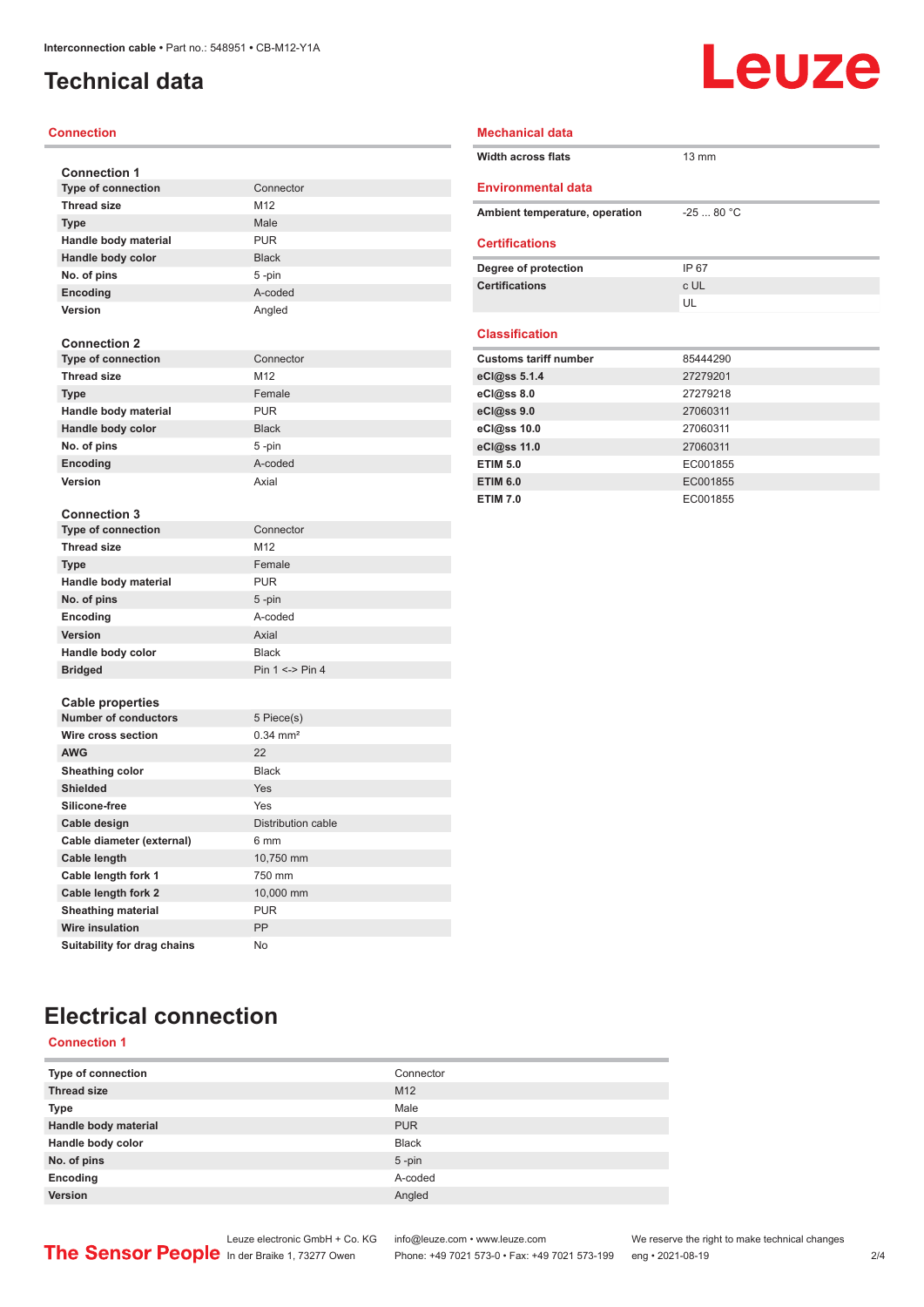## <span id="page-2-0"></span>**Electrical connection**

# Leuze

#### **Connection 2**

| Type of connection   | Connector       |
|----------------------|-----------------|
| <b>Thread size</b>   | M <sub>12</sub> |
| <b>Type</b>          | Female          |
| Handle body material | <b>PUR</b>      |
| Handle body color    | <b>Black</b>    |
| No. of pins          | $5$ -pin        |
| Encoding             | A-coded         |
| Version              | Axial           |

#### **Connection 3**

| Type of connection   | Connector           |
|----------------------|---------------------|
| <b>Thread size</b>   | M <sub>12</sub>     |
| Type                 | Female              |
| Handle body material | <b>PUR</b>          |
| No. of pins          | $5 - pin$           |
| Encoding             | A-coded             |
| Version              | Axial               |
| Handle body color    | <b>Black</b>        |
| <b>Bridged</b>       | Pin $1 \le$ > Pin 4 |

# **Circuit diagrams**

#### Wiring schematic



c Socket, M12